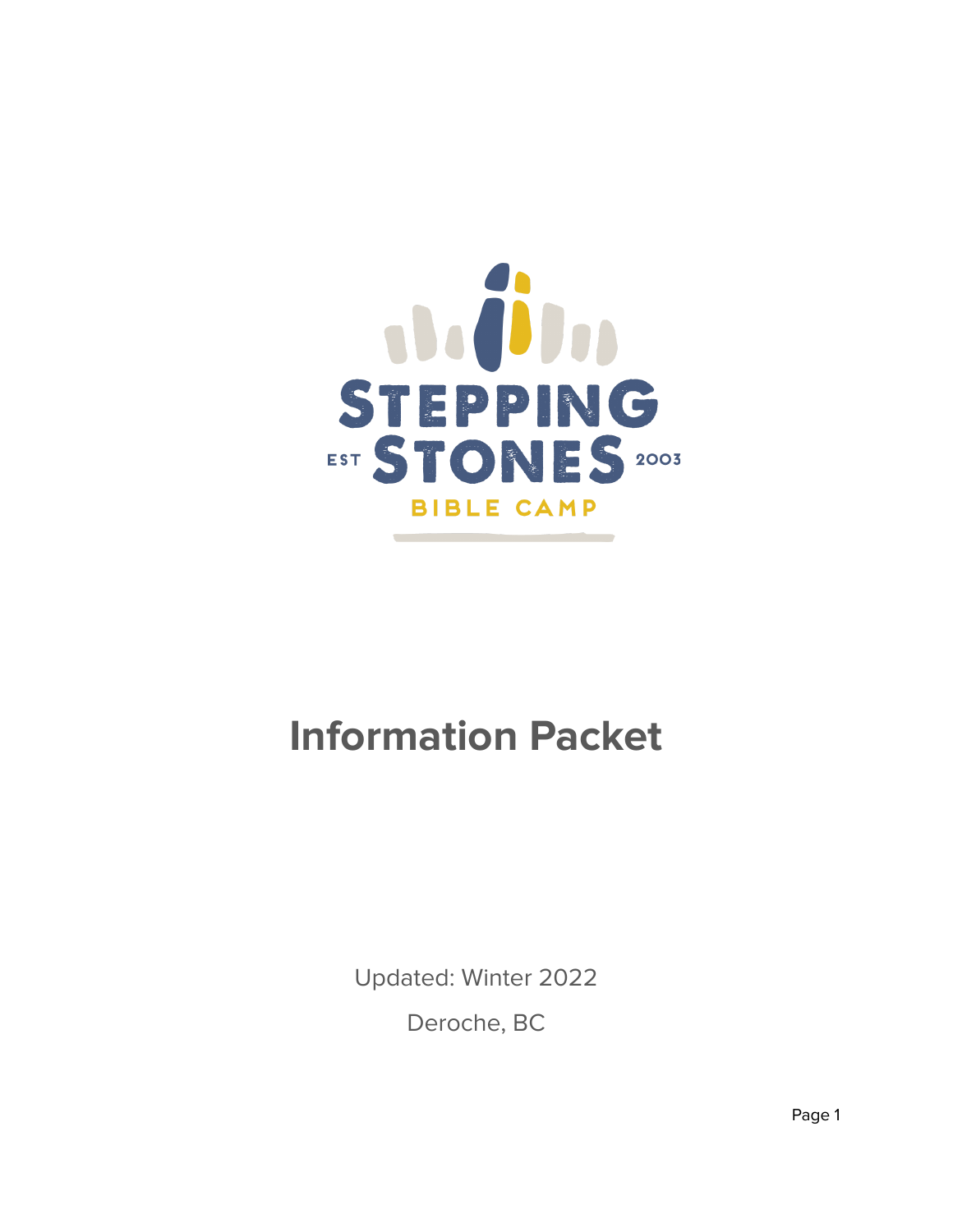### <span id="page-1-0"></span>**Table of Contents**

| <b>Table of Contents</b>                              | $\overline{\mathbf{2}}$ |
|-------------------------------------------------------|-------------------------|
| <b>Overview</b>                                       | 3                       |
| <b>Eligibility</b>                                    | 3                       |
| 2022 Camp Dates                                       | 4                       |
| <b>Training</b>                                       | 5                       |
| <b>Staff Positions</b>                                | 7                       |
| 1.1 Camp Director                                     | 7                       |
| 1.2 Assistant Camp Director                           | $\overline{7}$          |
| 1.3 Head Counselors (Male and Female)                 | 8                       |
| 1.4 Programs Director and Assistant Programs Director | 8                       |
| 1.5 Nurse                                             | 9                       |
| 1.6 Chaplain                                          | 9                       |
| 1.7 Kitchen Director                                  | 10                      |
| Remuneration                                          | 11                      |
| <b>When to Apply</b>                                  | 12                      |
| How to Apply                                          | 13                      |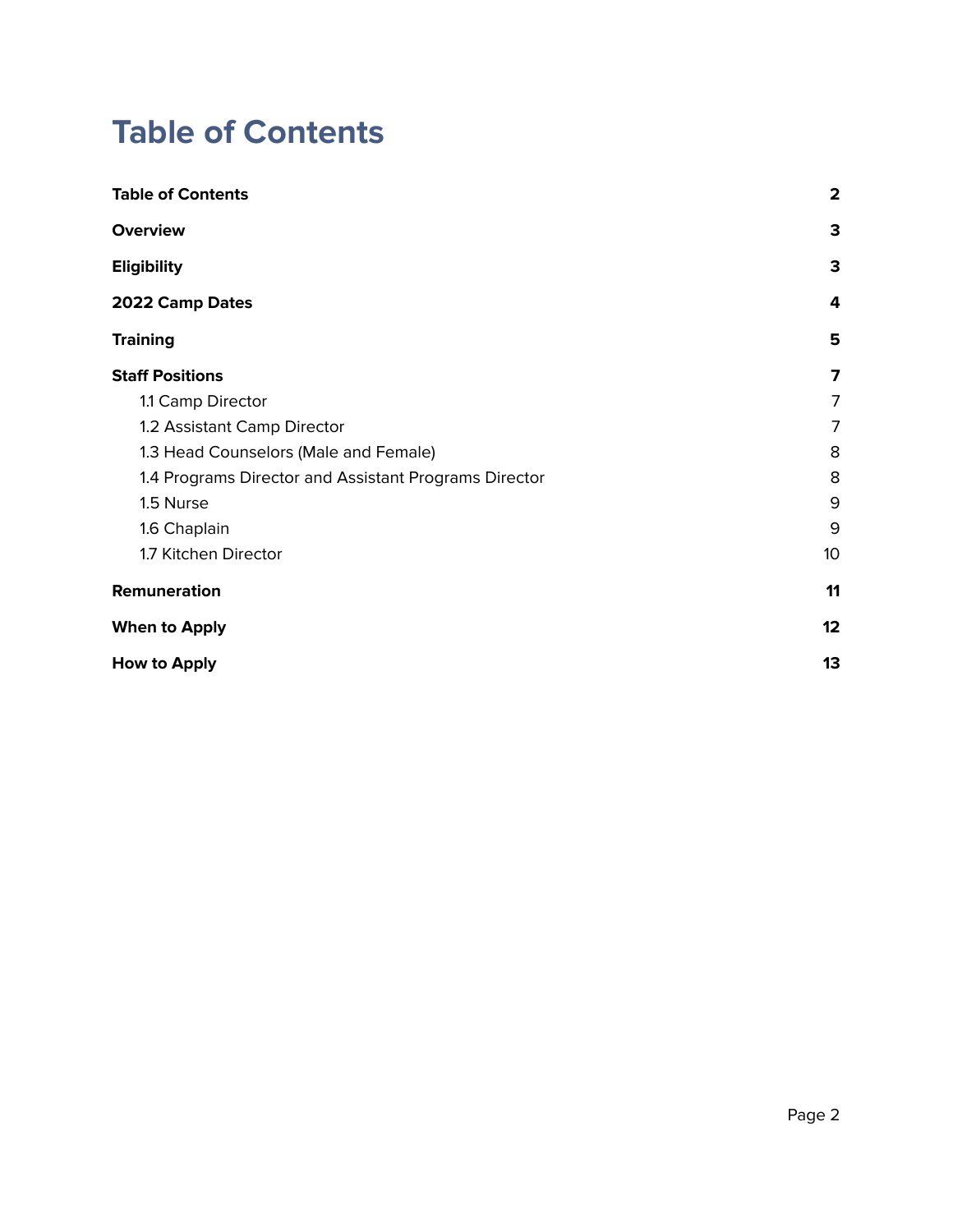### <span id="page-2-0"></span>**Overview**

Thank-you for your interest in becoming a staff member for Stepping Stones Bible Camp. Joining our summer staff is an exciting opportunity that will challenge you in many ways: spiritually, physically and mentally. You will learn firsthand how God can equip you and we guarantee you will love being involved in camp!

Our vacant staff positions will be made available to individuals who are willing to work as part of a team, and to make camp an amazing experience for campers and counselors. We are looking for individuals who are committed to serving God both in their personal life and in their local church and community.

Please read about the staff positions below and complete the application form that is available on our website (https://steppingstonesbiblecamp.ca/get-involved/staff)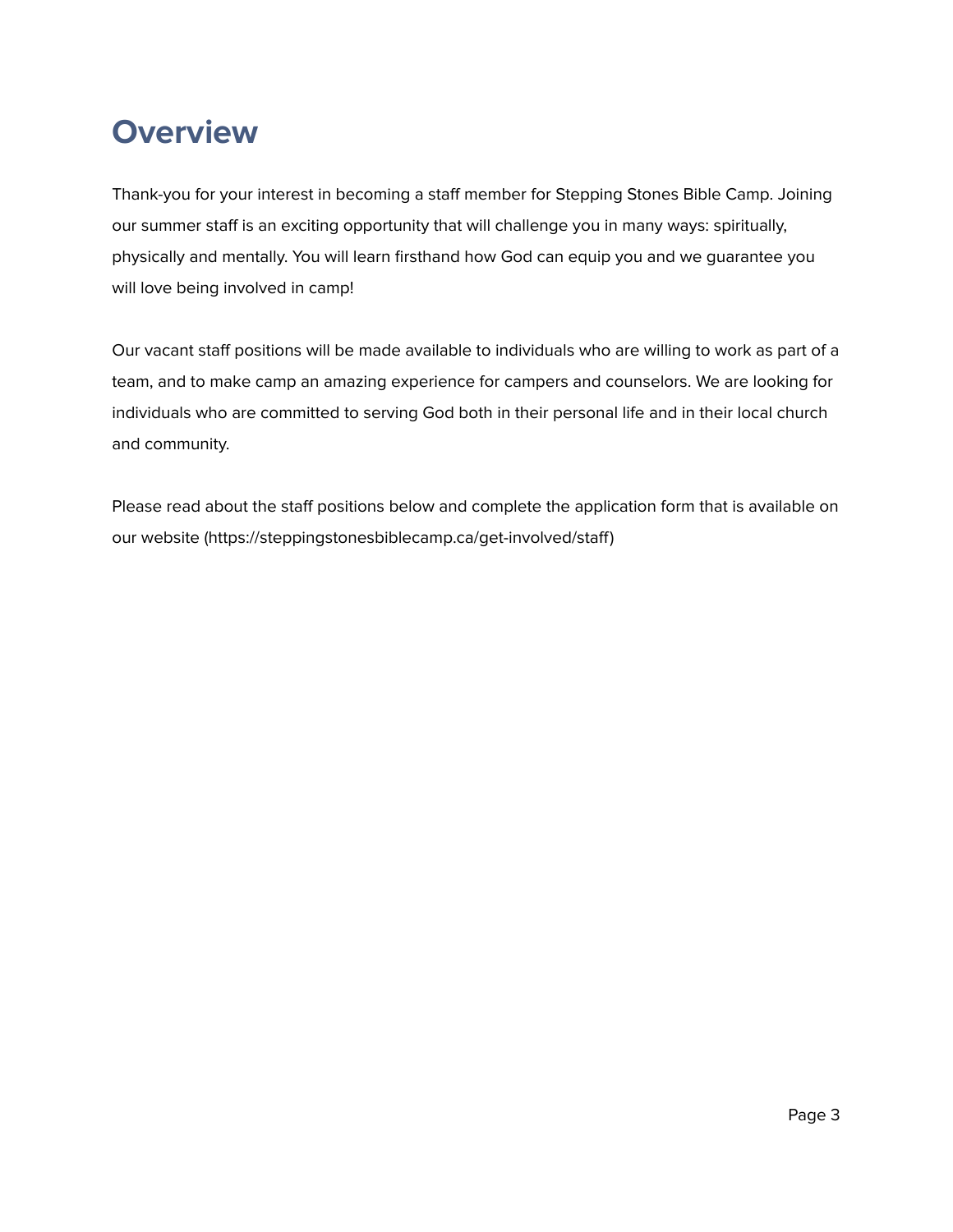### <span id="page-3-0"></span>**Eligibility**

All staff must:

- Be an active Christian with a current church membership with a Canadian Reformed Church or a church is which has ecclesiastical fellowship with the Canadian Reformed Church, including the North American Presbyterian and Reformed Council (NAPARC)
- Have a heart for Stepping Stones Bible Camp. Previous camp experience is desired, but not a requirement
- Be at least 19 years of age
- Have a fun, can-do attitude, be good with youth, and be committed to constantly putting God and others first
- Be willing and able to cooperate and work together as a team
- Successfully complete a police record check
- Be physically and mentally able to perform at a leadership level for long periods of time

To provide consistency at camp, preference is given to applicants who can commit to all 6 camp weeks.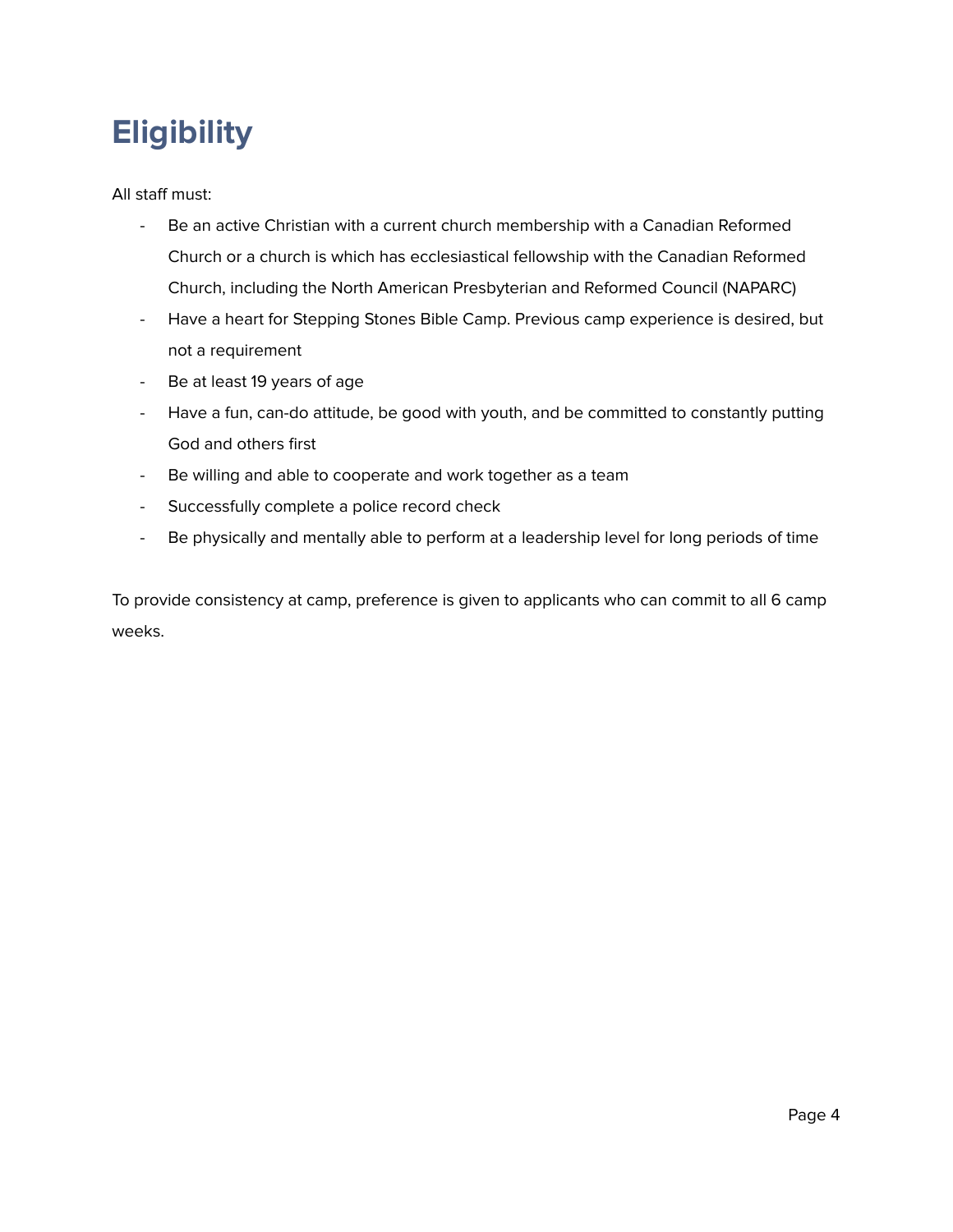## <span id="page-4-0"></span>**2022 Camp Dates**

Stepping Stones Bible Camp intends to operate from July 7 to August 20, 2022 operating two days of day camps and six weeks of overnight camps.

Staff are encouraged to serve as many weeks as possible at camp.

| Day Camp (Gr 3-5)   | <b>July 7 &amp; 8</b> |  |
|---------------------|-----------------------|--|
| Rock 1 (Gr 7-8)     | July 11 - 16          |  |
| Capstone (Gr 11-12) | July 18 - 23          |  |
| Stones 1 (Gr 3-6)   | July 25-30            |  |
| Rock 2 (Gr 7-8)     | August 1-6            |  |
| Stones 2 (Gr 3-6)   | August 8-13           |  |
| Boulder (Gr 9-10)   | August 15-20          |  |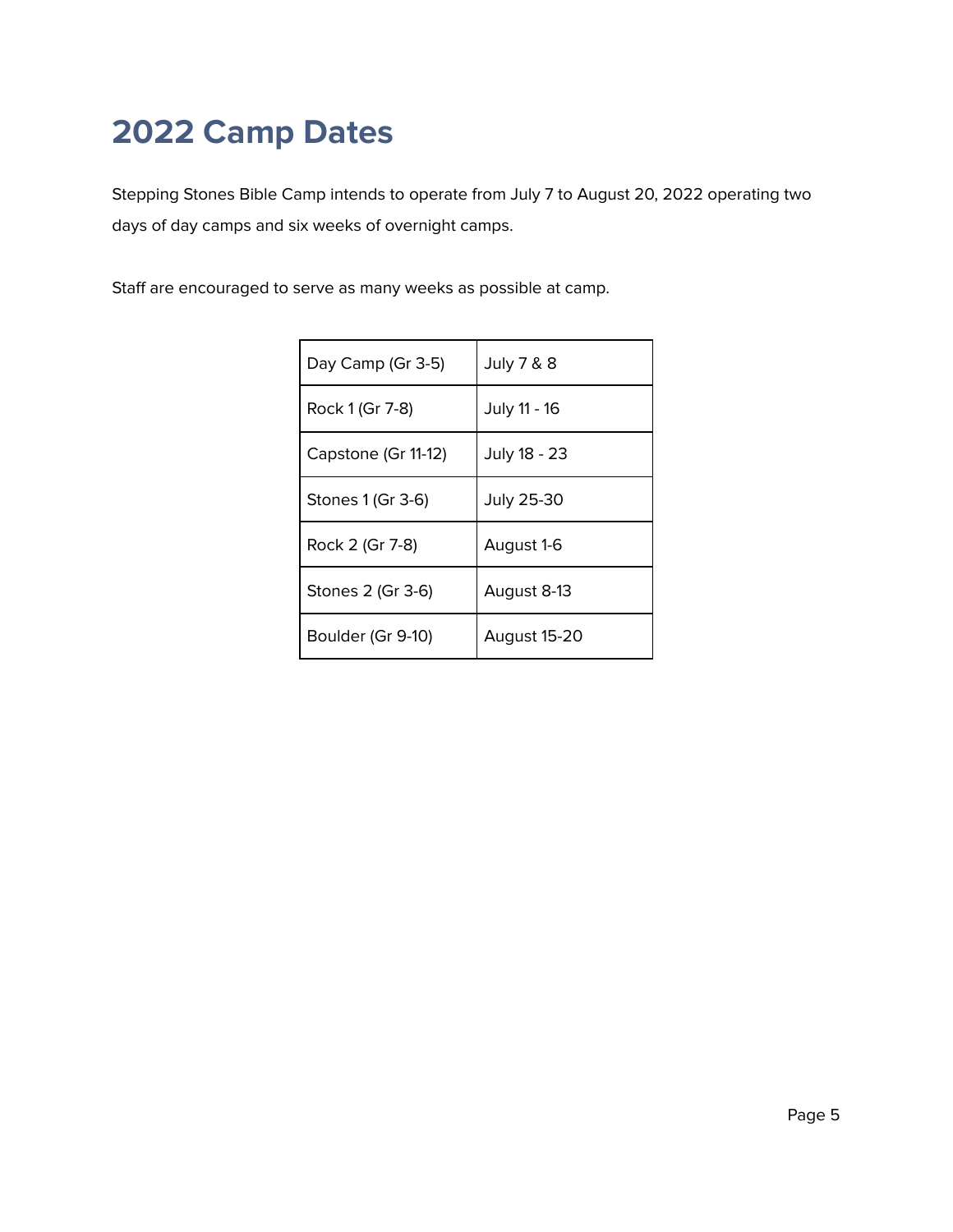## <span id="page-5-0"></span>**Training**

Training is provided to staff to ensure they are familiar with the organisation, how the camp operates, the chapel material, their responsibilities.

Training provides an opportunity to learn the dynamics of the staff team so that everyone can have the best possible camp experience. The training sessions include:

- 1. Attending three evenings of staff devotions (one each month in April, May, June) to review chapel themes, spend time in prayer and have the staff sing through the songbook.
- 2. Reading through the Staff Manual prior to at-camp training
- 3. Where possible, help organize and lead the volunteer training events prior to camp.
- 4. Where possible, help organize and volunteer at fundraising event(s) prior to camp.
- 5. Attending a social with the Board, Camp committee and Staff in the first week of July
- 6. Attend at-camp training July 4-6, 2022. This time would be a combination of devotions and singing, team building activities, reviewing camp policy, emergency protocols, camp roles and weekly schedule, special training, workshops, getting to know the property, a meet and greet with the caretakers and getting camp set up.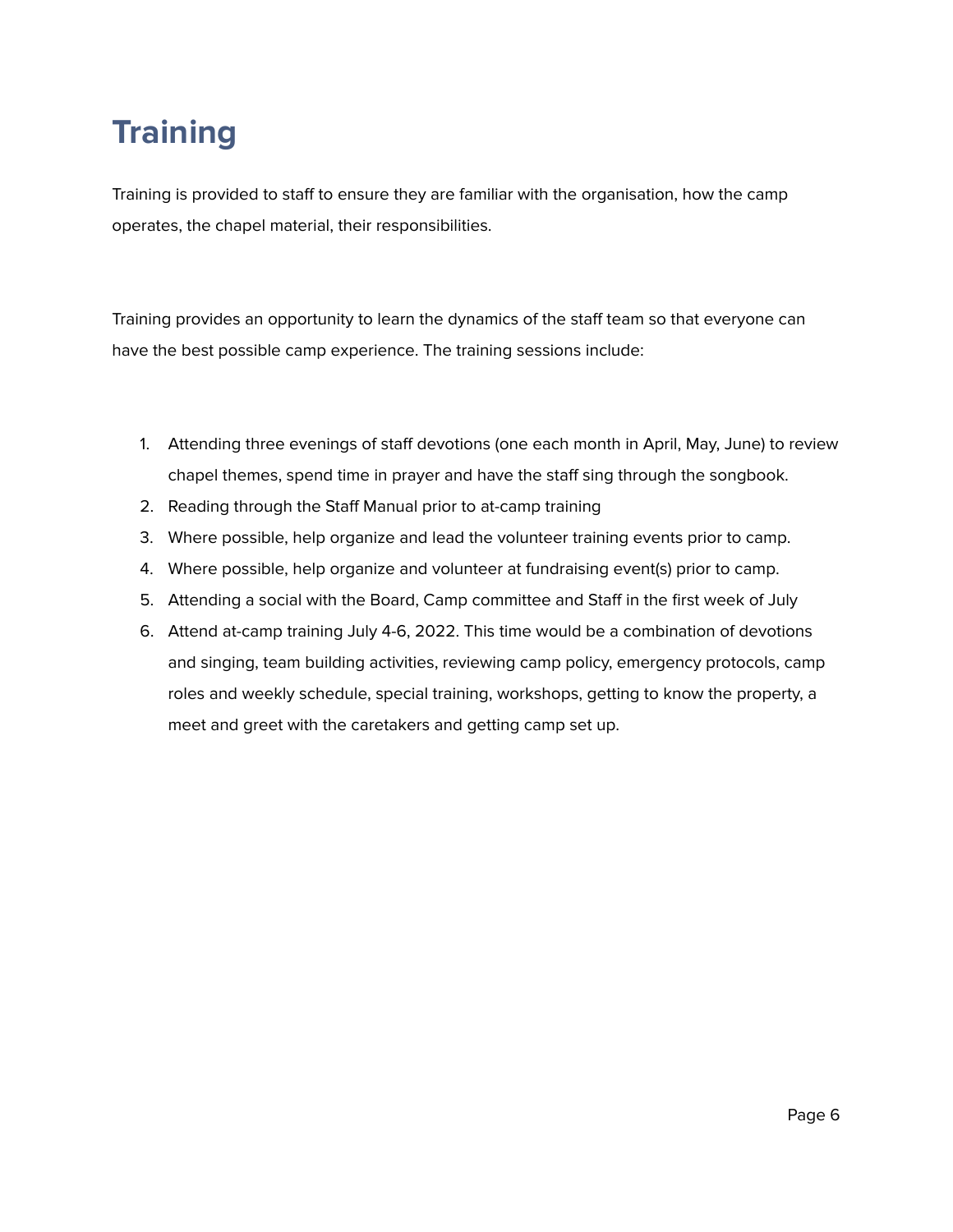### <span id="page-6-0"></span>**Staff Positions**

#### <span id="page-6-1"></span>**1.1 Camp Director**

The camp director is responsible for:

- The general smooth running of camp
- Ensuring policies and procedures are followed appropriately
- Supervising the staff (staff, health staff, kitchen staff, chaplain and counselors are accountable to the director)
- Conducting one on one sessions with staff and ensuring the staff are given appointed time for breaks
- Organizing staff meetings
- Working closely with the assistant camp director, ensuring they can take over if need be.
- The safety and wellbeing of campers. This includes emergency preparedness and allowing or refusing people to the property during camp.
- Instructing and disciplining campers when necessary
- Being available for disclosure of any issues (physical, mental or sexual abuse MUST be reported directly to the camp director)
- Resolving conflict and directing problem solving initiatives when necessary

#### <span id="page-6-2"></span>**1.2 Assistant Camp Director**

The assistant camp director is responsible for:

- Assisting the camp director in the daily running of camp
- Assisting with evaluations of staff members
- Capture and present memories of the week
- Recognising a gap in camp leadership and stepping up to ensure smooth running of camp
- Ensuring that the head counselors are receiving the necessary means to fulfill their positions
- Supporting and covering for the programs director and assistant where required.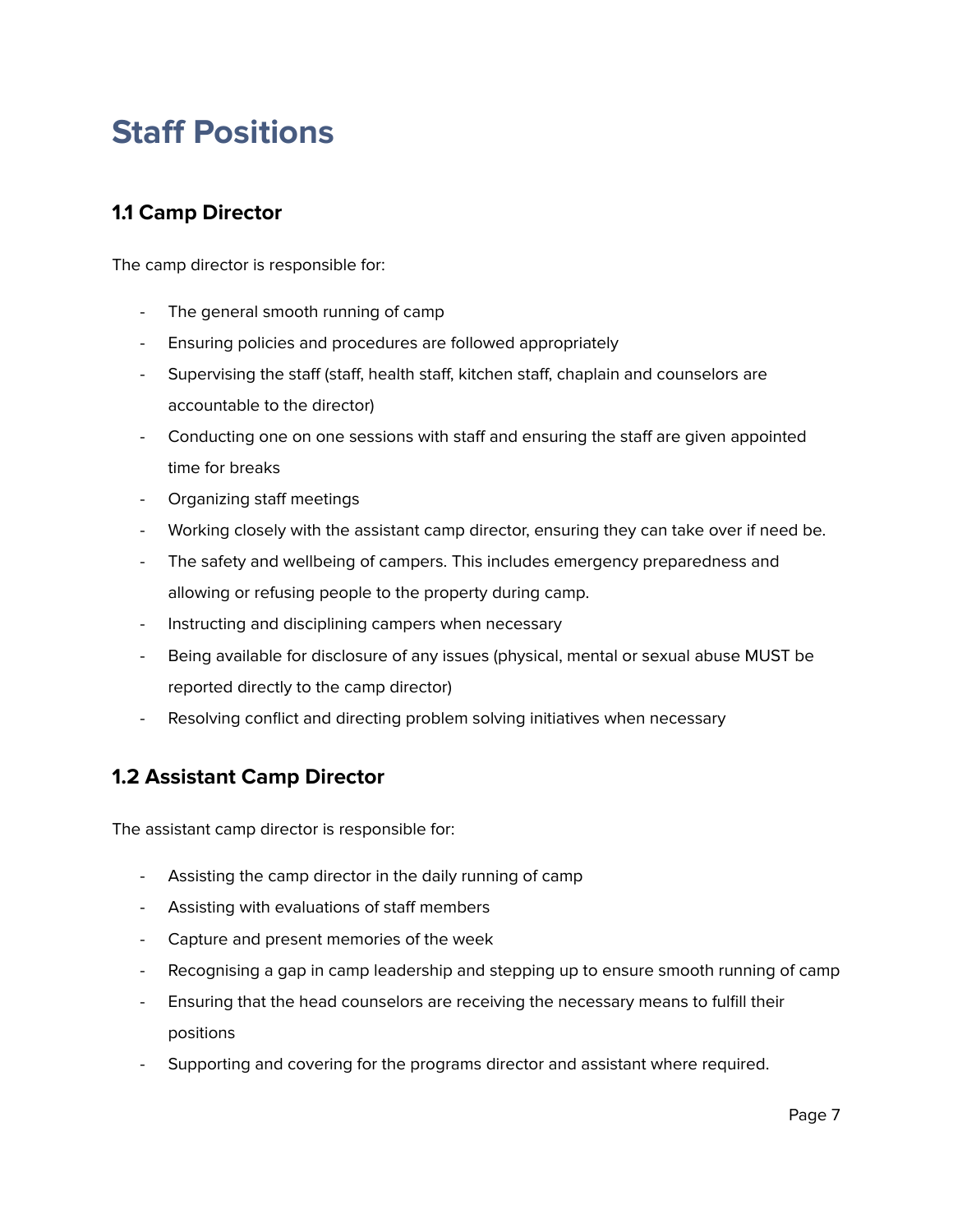- Assuming the role of camp director, if the camp director is unavailable

#### <span id="page-7-0"></span>**1.3 Head Counselors (Male and Female)**

The head counselors are responsible for:

- Supervising the arrangement of counseling teams and cabin packs
- Meeting with and supervising the counselors and counselors in training (CIT's)
- Offering supportive advice and encouragement to all counselors, this includes ensuring morale remains positive
- Looking out for the emotional and physical wellbeing of counselors
- Arranging all sleeping arrangements for campers, counselors, CIT's, chaplains, kitchen staff, and health staff
- Arranging breaks for counselors during camp

The male head counselor does this work for the male counselors and the female head counselor does this work for the female counselors.

#### <span id="page-7-1"></span>**1.4 Programs Director and Assistant Programs Director**

The programs staff are responsible for:

- Ensuring each week of camp has a positive atmosphere.
- Organizing the trips out of camp
- Setting up daily schedule of activities
- Arranging and facilitating all activities (ex. crafts, music, games, etc.)
- Coordinating large groups of people (campers and counselors) in the various activities
- Enlisting help of other staff/counselors when required
- Being conscious of budget when acquiring supplies

#### <span id="page-7-2"></span>**1.5 Nurse**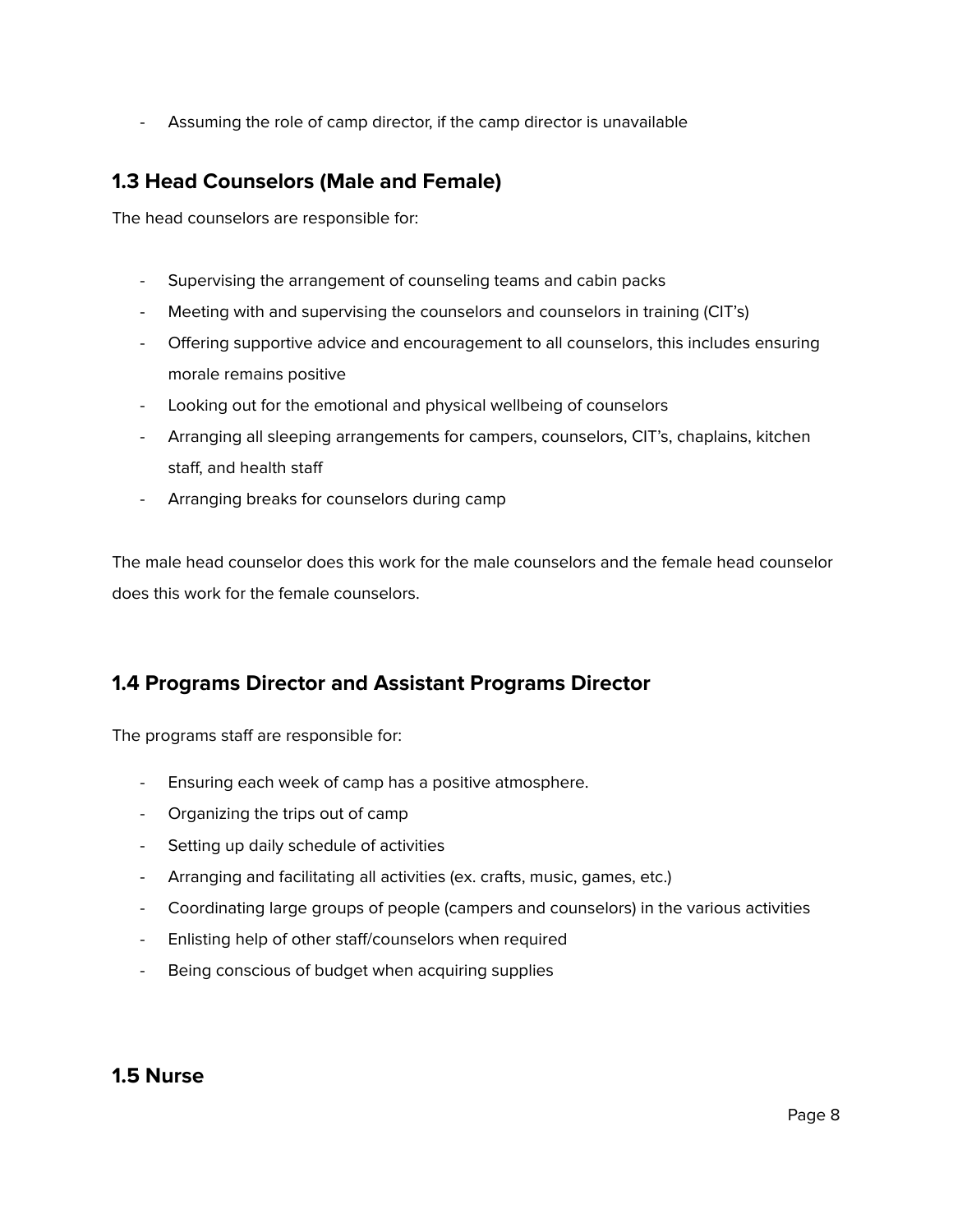The nurse is responsible for:

- Coordinating health and lice checks for all campers on the first day of camp
- Collecting all campers' medical forms and medications
- Ensuring all campers, counsellors, and staff are aware of camp health and safety regulations
- Ensuring healthy preparation for all events (water, sun screen, bug spray, etc.)
- The safety and wellbeing of all the individuals at camp 24/7
- Administering medications as required
- Ensuring emergency preparedness

#### <span id="page-8-0"></span>**1.6 Chaplain**

The chaplain is responsible for:

- Being the spiritual leader at camp
- Being comfortable with the chapel material that you've been given, and ready to present it for the campers every morning at chapel (this includes planning activities/stories/examples as aids to the lesson)
- Preparing morning devotions for all the staff and counselors
- Creating a schedule for counselors to do devotions at every meal
- Being an involved and encouraging presence throughout camp
- Informing the parents at closing ceremonies what the theme of the week has been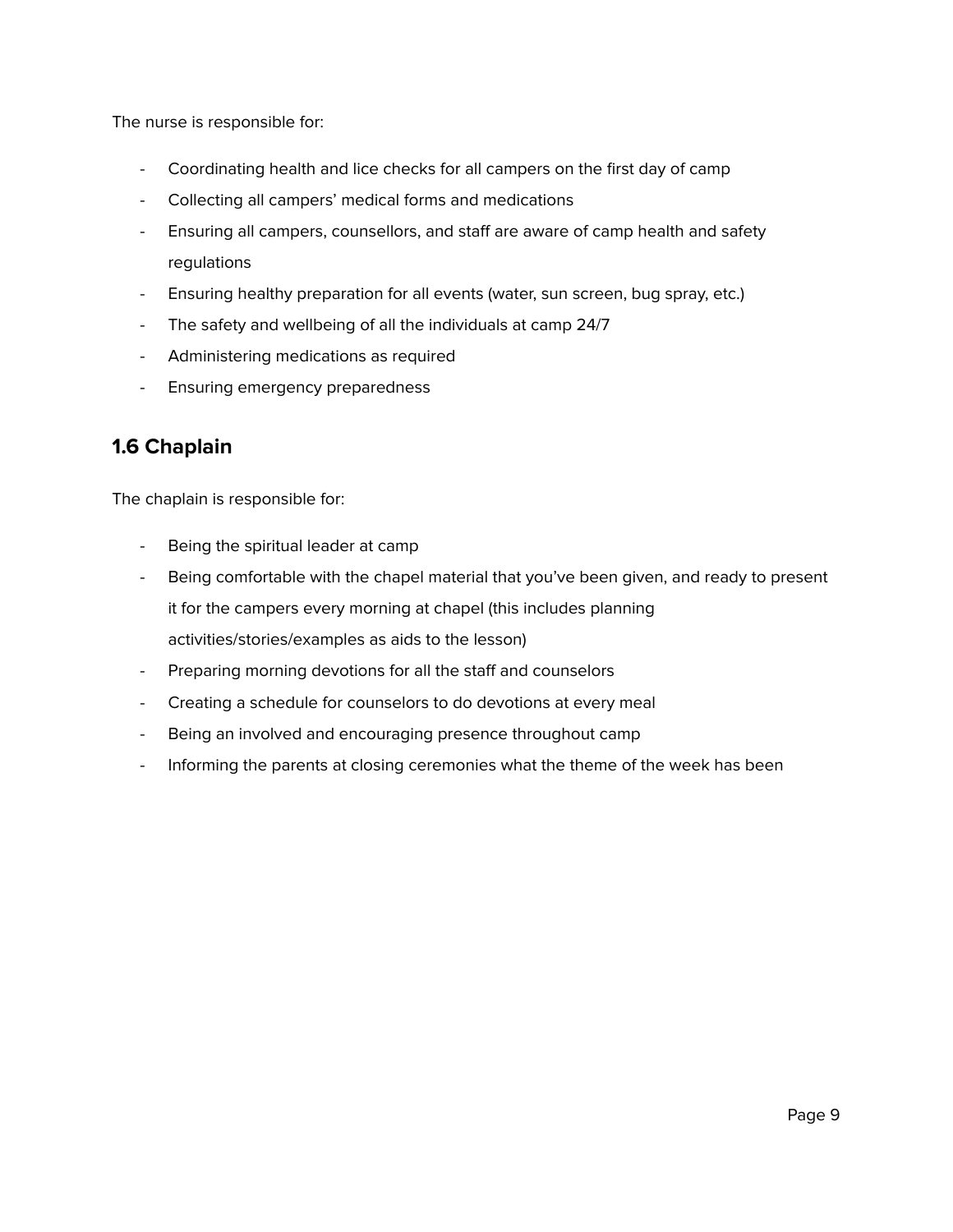#### <span id="page-9-0"></span>**1.7 Kitchen Director**

The kitchen director is responsible for

- Being the leader in the kitchen
- Helping to coordinate devotions for all the kitchen staff
- Ensuring campers, counselors and staff are all fed healthy meals while at camp
- Being an involved and encouraging presence throughout camp, specifically in the dining hall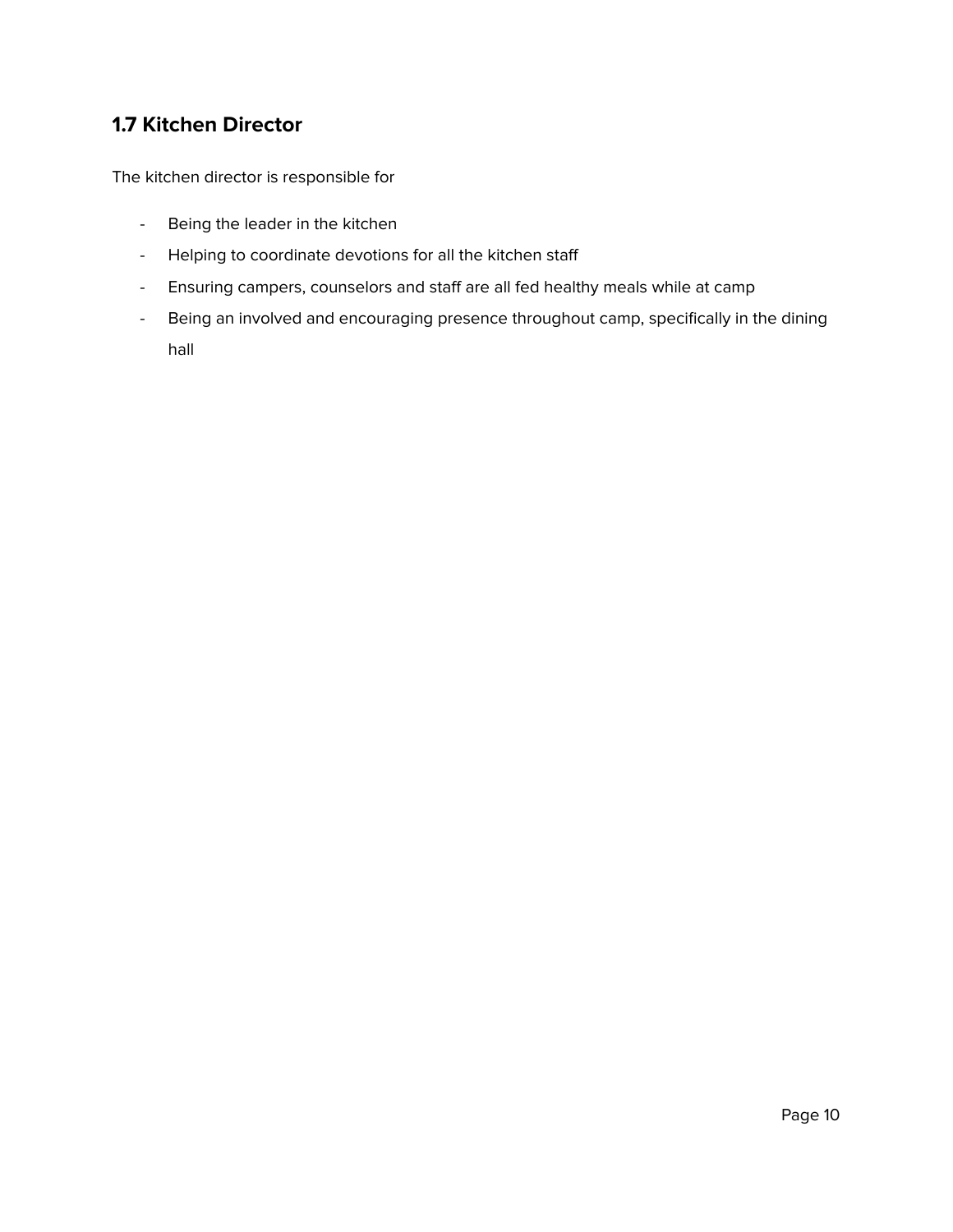## <span id="page-10-0"></span>**Remuneration**

Staff are encouraged to work several weeks. Staff who do work more than one week are entitled to payment for their time served. The payment per week increases based on number of weeks served.

| <b>Weeks Served</b> | <b>Weekly Earnings</b> | <b>Total Earned</b> |
|---------------------|------------------------|---------------------|
|                     | \$0                    | \$0                 |
| 2                   | \$454                  | \$908               |
| 3                   | \$500                  | \$1500              |
| 4                   | \$500                  | \$2000              |
| 5                   | \$500                  | \$2500              |
| 6                   | \$590                  | \$3540              |

Since the Chaplains are expected to do considerable amount of preparation the chaplain will be paid for each week they are at camp regardless of length of service. Amount is the same as stipulated above, in the event of one week of service the chaplain will make \$450.

Staff who do not wish to be paid are advised to accept the payment and donate the amount back to Stepping Stones Bible Camp.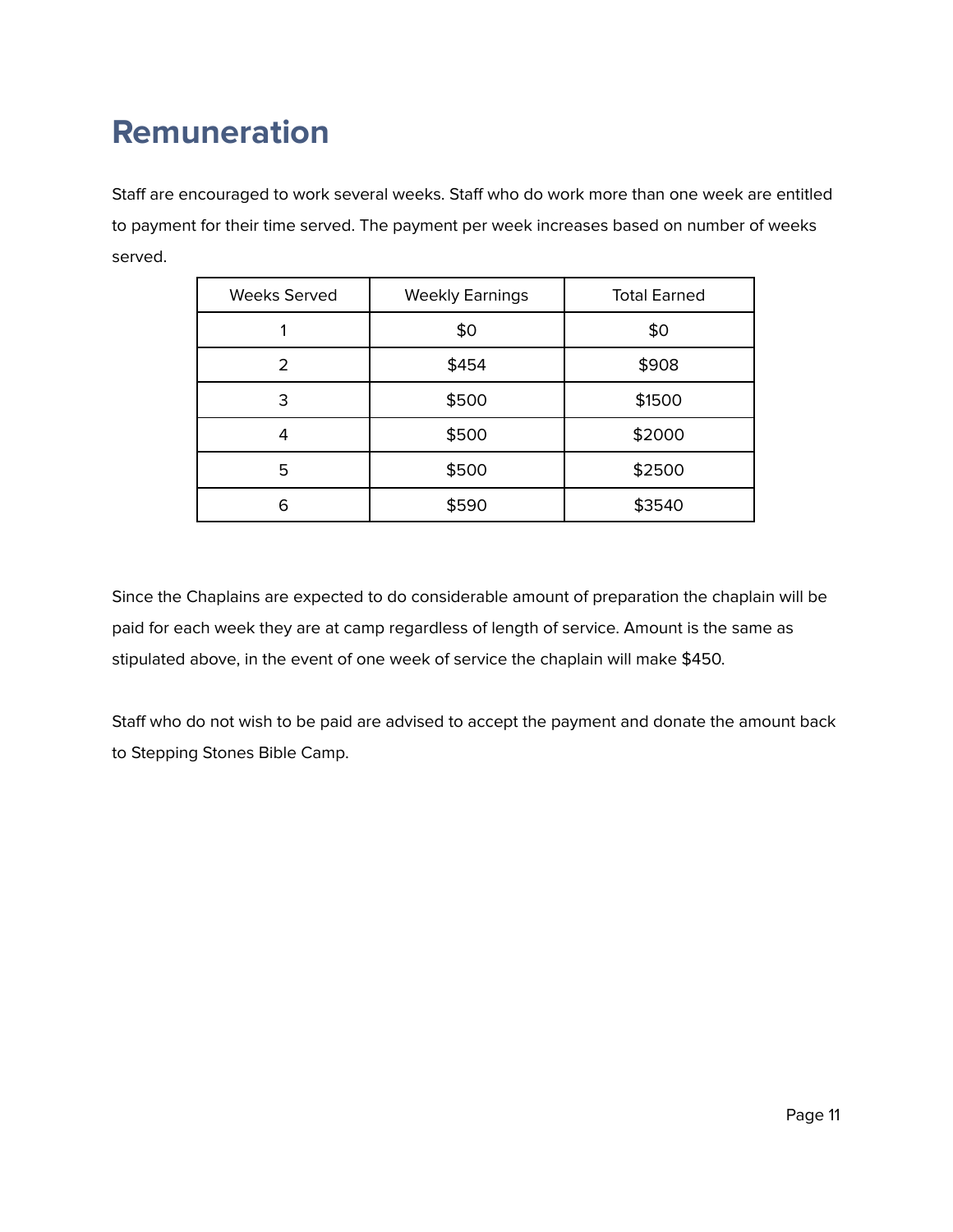### <span id="page-11-0"></span>**When to Apply**

Applications must be submitted by **March 4, 2022.**

Successful applicants will be notified by **March 31, 2022.**

To make sure every application is treated with respect, we keep every application and the status of every application confidential. We ask that you do the same for your application.